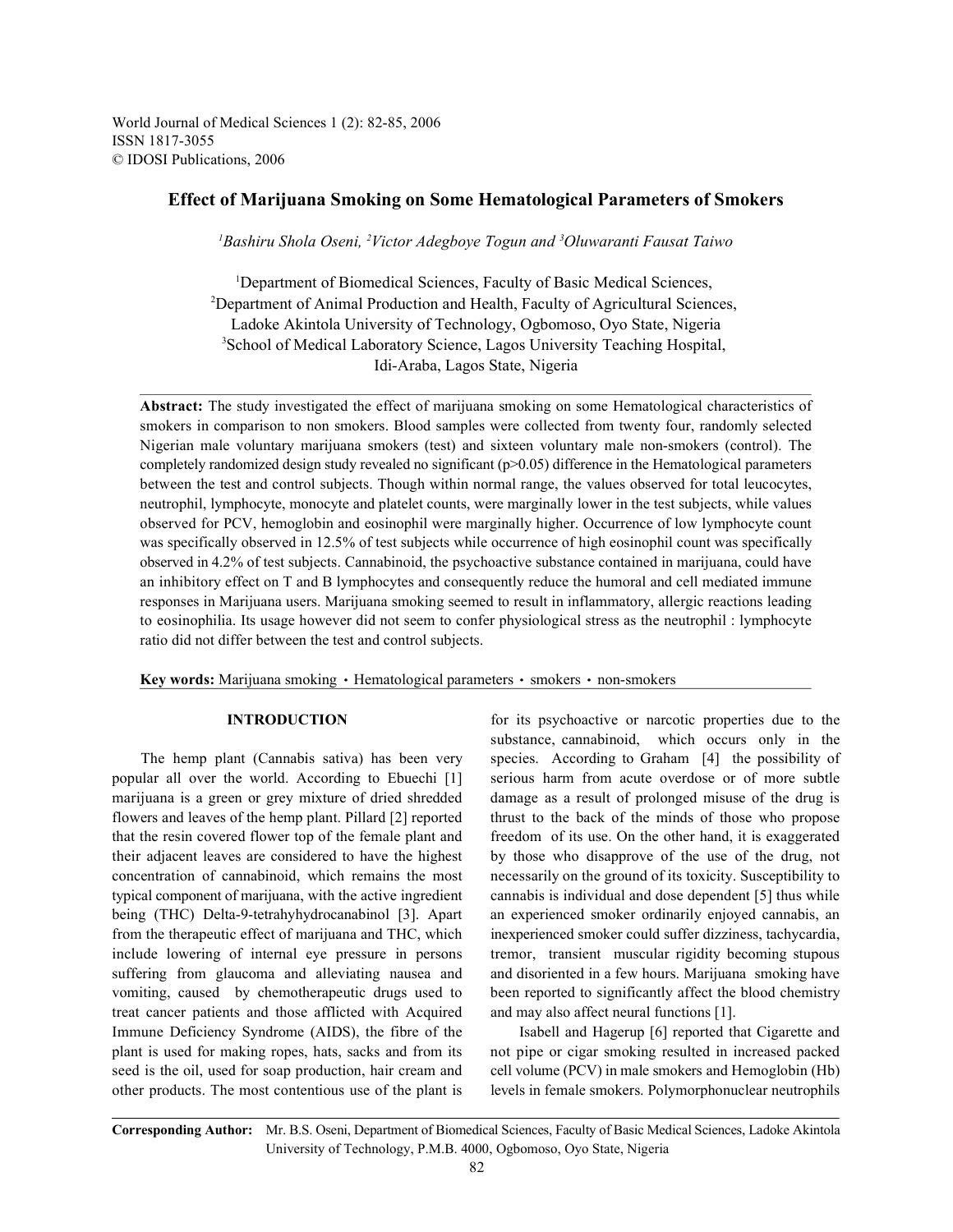process, while lymphocytes, monocytes and macrophages control subjects had never smoked marijuana in any all as mononuclear phagocytic cells, are indispensable form nor cigarette in their life. Both the test and the in the body immune system and chronic inflammatory control subjects were within 25-30 years age range. All response [7]. Eosinophils respond to chemotactic participants voluntarily submitted written informed substances produced by mast cell when induced by consent before the commencement of the study. Four (4) the presence of persistent antigen-antibody complexes milliliter of blood was collected from the cephalic vein, a such as occur in chronic parasitic, dermatological and prominent vein in the cubital *fossa* of both test and allergic conditions while Basophils, whose granules control subjects in a fasting condition between 8 am and contain a number of preformed mediators of the 10 am daily into sample bottles, which contained inflammatory response including histamine and Dipotassium salt of Ethylene Diamine Tetra Acetic Acid chondrotin sulphate, also stimulate leukotriene and other (EDTA) at a concentration of 2  $\mu$ g mL<sup>-1</sup> of blood. Gentle mediators upon stimulation [8]. The mixing was done immediately to ensure complete

continuous increase in its use by young, able-bodied studied according to the methods of Dacie and Lewis [9] Nigerians, cutting across sex divisions. Reasons proffered included Hemoglobin (Hb), total leucocyte count (TLC) include frustrations, on account of current and consistent and differential leucocyte counts, Packed cell volume difficult economic situation in the country. The paucity of (PCV), red blood cells (RBC) and platelets. information on the Hematological status of marijuana users in this part of the country, the importance on blood **Statistical analysis:** The data collected was subjected to constituents individually or collectively, to healthy living analysis of variance (ANOVA) using the General Linear and the reality of the poor status of our country's Model [10]. Means, where significant were separated by economy for some time to come, with the government not Students' t-Test [10]. succeeding in alleviating the situation effectively all crystallise to form the basis of this study, which seeks to **RESULTS** investigate the effect of marijuana usage on some Hematological parameters in smokers in order to elucidate The effects of marijuana smoking on the possible deviations from the non smokers. Hematological parameters of the test subjects are shown

smokers (test) and sixteen male non-smokers (control) higher in the test than the control subjects, while TLC, around Amuwo-Odofin area of Lagos State were randomly neutrophils, lymphocytes, monocytes and the platelets selected without any financial gratification for this study. counts were marginally lower. The neutrophil: lymphocyte Evidence of marijuana smoking was confirmed at a ratios were equal between the two subject groups. smoking joint where volunteers, certified by colleagues Table 2 shows the frequency of occurrence of different

are very important in the body's acute inflammatory as smokers for at least two years, were recruited. The Interaction with marijuana users revealed a anticoagulation of the blood. Hematological parameters

**MATERIALS AND METHODS** between the two subject groups in any of the Twenty-four Nigerian male voluntary marijuana Hb and the eosinophil differential counts were marginally in Table 1. There was no significant  $(p>0.05)$  difference Hematological parameters studied. However the PCV, the

Table 1: Some Hematological Parameters of marijuana smokers and non-smokers

| Blood characteristics     | <b>Smokers</b> | Non-smokers | Mean   | <b>SED</b> | P-value |  |
|---------------------------|----------------|-------------|--------|------------|---------|--|
| Hemoglobin Hb $(g/100mL)$ | 12.16          | 12.10       | 12.14  | 0.690      | 0.93    |  |
| TLC $(x10^9)$             | 5.20           | 5.45        | 5.30   | 0.159      | 0.13    |  |
| Neutrophil $(\% )$        | 55.96          | 59.88       | 57.25  | 2.150      | 0.08    |  |
| Lymphocyte $(\% )$        | 33.13          | 34.56       | 33.70  | 0.600      | 0.17    |  |
| Eosinophil $(\% )$        | 3.54           | 3.25        | 3.43   | 0.440      | 0.51    |  |
| Monocyte $(\% )$          | 4.54           | 4.56        | 4.55   | 0.580      | 0.97    |  |
| Neu/Lymph ratio           | 1.78           | 1.77        | 1.78   | 0.120      | 0.96    |  |
| PCV $(\% )$               | 40.00          | 39.00       | 39.50  | 0.800      | 0.06    |  |
| Platelet                  | 250.00         | 253.00      | 252.00 | 4.100      | 0.09    |  |
| n                         | 24.00          | 16.00       | 40.00  |            |         |  |

TLC - Total leucocyte count, PCV - Packed cell volume, SED - Standard error or of difference, n - Number sampled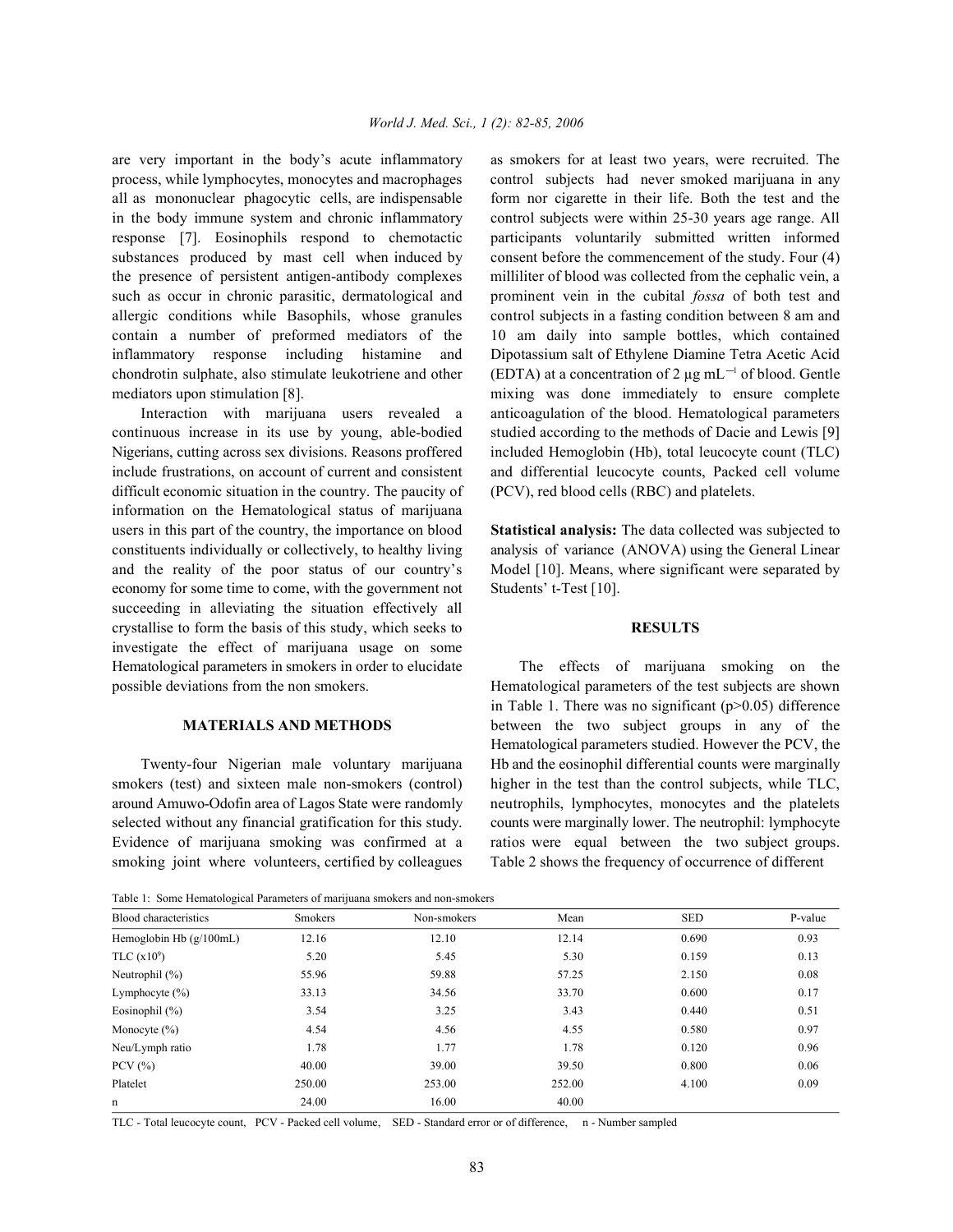### *World J. Med. Sci., 1 (2): 82-85, 2006*

|                  | Frequency of occurrence   |             |                              |             |                           |           |  |  |
|------------------|---------------------------|-------------|------------------------------|-------------|---------------------------|-----------|--|--|
| Parameter        | High level                |             | Normal level                 |             | Low level                 |           |  |  |
|                  | <b>Smokers</b>            | Non-smokers | <b>Smokers</b>               | Non-smokers | <b>Smokers</b>            | Non-users |  |  |
| Hemoglobin       | $(>18 \text{ g dL}^{-1})$ |             | $(10-18 \text{ g } dL^{-1})$ |             | $(<10 \text{ g d}L^{-1})$ |           |  |  |
|                  |                           |             |                              | 75          | 25                        |           |  |  |
| Total leucocytes | $(>11.0 \times 10^{9}/1)$ |             | $(4.0-10.0 \times 10^{9}/1)$ |             | $(<4.0 \times 10^{9}/1)$  |           |  |  |
|                  |                           |             | 87.5                         | 100         | 12.5                      |           |  |  |

Table 2: Frequency of occurrence of different levels of Hemoglobin and white blood cell (%)

( ) Figure represents standard value for each level

| Table 3: Frequency (%) of Various WBC (Leucocytes) types at different levels |  |  |  |  |  |  |  |  |
|------------------------------------------------------------------------------|--|--|--|--|--|--|--|--|
|------------------------------------------------------------------------------|--|--|--|--|--|--|--|--|

|             | Frequency of occurrence |             |                |             |                |           |  |  |
|-------------|-------------------------|-------------|----------------|-------------|----------------|-----------|--|--|
|             | High level              |             | Normal level   |             | Low level      |           |  |  |
| Parameter   | <b>Smokers</b>          | Non-smokers | <b>Smokers</b> | Non-smokers | <b>Smokers</b> | Non-users |  |  |
| Neutrophils | 0.0                     | 0.0         | 100.0          | 100.0       | 0.0            | 0.0       |  |  |
| Eosinophils | 4.2                     | 0.0         | 95.8           | 100.0       | 0.0            | 0.0       |  |  |
| Monocytes   | 12.5                    | 12.5        | 87.5           | 87.5        | 0.0            | 0.0       |  |  |
| Basophils   | 0.0                     | 0.0         | 100.0          | 100.0       | 0.0            | 0.0       |  |  |
| Lymphocytes | 0.0                     | 0.0         | 87.5           | 100.0       | 12.5           | 0.0       |  |  |

WBC - White blood cells

levels of Hb and TLC in the test and control subjects. Hb in chest x-ray, blood parameters and alveolar debris. level was normal in 75% of both the test and the control The marginally higher value observed for PCV in subjects. Hb was at lower level than normal in 25% of marijuana smokers in this study, agrees with Isabell and both the test and the control subjects. TLC was lower in Hagerup [6] on cigarette smokers where PCV was 12.5% of the test subjects while none of the control increased as a result of smoking. This was explained by subjects manifested any deviation from the normal the increase in carbon monoxide level in the blood of leucocyte level. The frequencies of occurrence of smokers [13], which according to Kjeldsen [14] induced different levels of the various WBC types in test and erythrocytosis in the rat. The marginally lower value control subjects are shown in Table 3. Eosinophil and observed in TLC of smokers in this study, though Lymphocyte counts were respectively higher than the within the normal TLC range according to Govan *et al*. [7] normal level in 4.2% and lower than the normal level in is in line with the report of Brent-Moore [15] that induced 12.5% of the test subjects but no deviation from normal peripheral blood leucopoenia was caused by a single was observed in the control subjects for these two oral dose of 23-30 mg of cannabinoid per kg weight in differential counts. Monocyte differential count was rats. Possible complications arising from additional higher than the normal level in 12.5% of both the test and inflammatory agent, which might complicate the the control subjects. The Neutrophil: lymphocyte ratio did bronchitis experienced generally in smokers, could thus not differ between smokers and non-smokers (Table 1). be implicated with reduced TLC.

values between smokers and non-smokers of cannabis cannabis plants are contaminated with a range of fungal is in line with the report of Isager and Hagerup [11] spore organisms, which cause secondary eosinophilic who found no effect of pipe and cigar smoking on pneumonia. According to Rubin and Faber [8] apart from Hematological values. It is also in agreement with circulating in the blood, eosinophils are also found in Beacofield *et al*. [12] that Hemoglobin and PCV in the tissues near points of external environmental contact and blood of ten native volunteers, who smoked cannabis in inflammatory cellular infiltrates. They exhibit specialized containing 10 mg cannabinoid remained within the function in certain disorders and are conspicuously active normal range. Our result is further reinforced by the in their protection against foreign substances like smoke report of Beacofield *et al*. [12] that there was no and cannabinoids. The eosinophilia manifestation in

**DISCUSSION** the normal in 4.2% of the smokers, while the values in all The non-significant difference in the Hematological by the observation of Brent-Moore *et al*. [15] that significant difference between smokers and non-smokers the 4.2% of smokers, could be as a result of individual The occurrence of higher eosinophil count than non-smokers studied were normal, can be explained